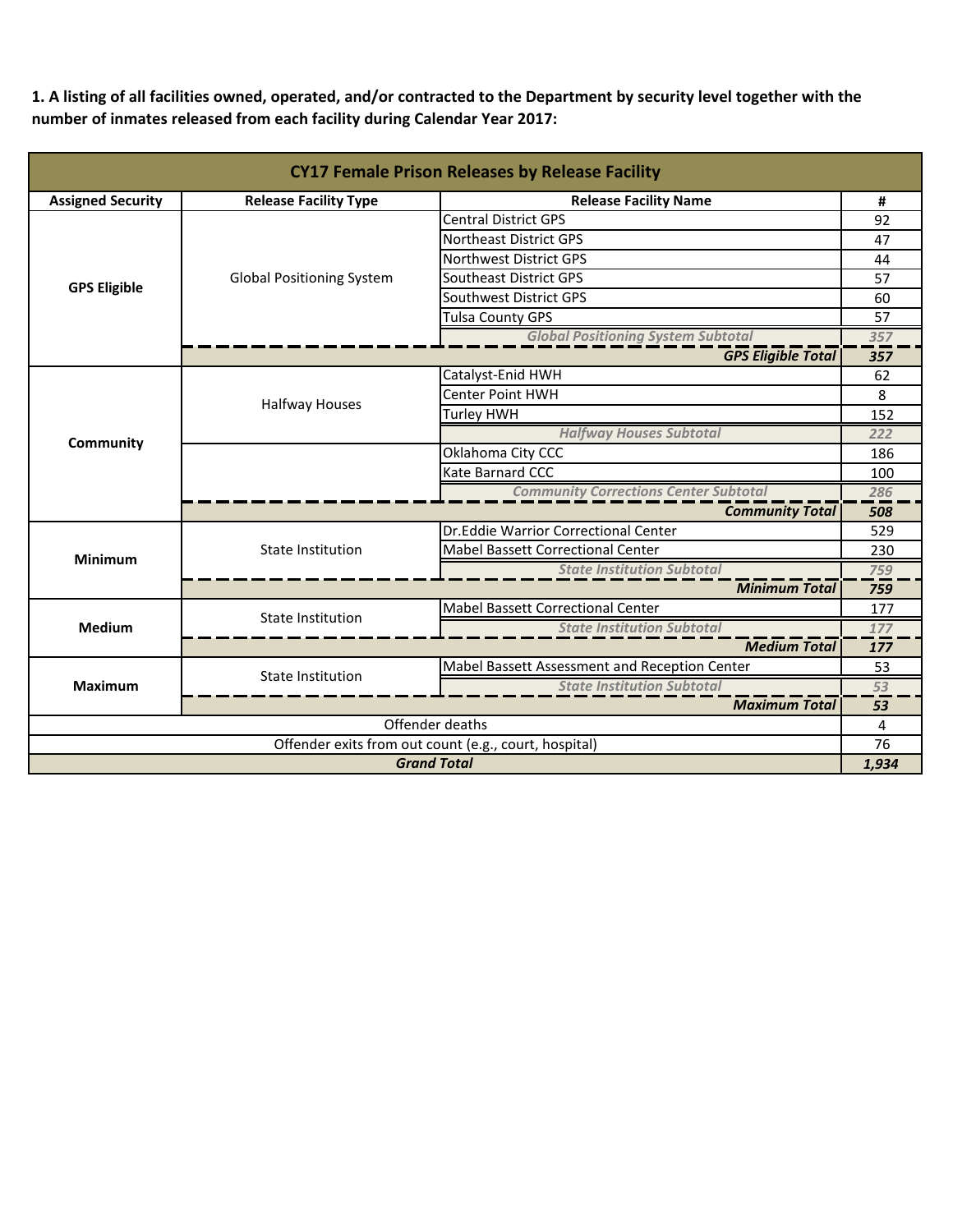| <b>CY17 Male Prison Releases by Release Facility</b> |                                      |                                                 |                |  |
|------------------------------------------------------|--------------------------------------|-------------------------------------------------|----------------|--|
| <b>Assigned Security</b>                             | <b>Release Facility Type</b>         | <b>Release Facility Name</b>                    | #              |  |
|                                                      |                                      | <b>Central District EMP</b>                     | $\overline{2}$ |  |
|                                                      |                                      | Northeast District EMP                          | 3              |  |
|                                                      | <b>Electronic Monitoring Program</b> | Northwest District EMP                          | $\overline{2}$ |  |
|                                                      |                                      | Southwest District EMP                          | 3              |  |
| EMP or GPS Eligible                                  |                                      | <b>Electronic Monitoring Subtotal</b>           | 10             |  |
|                                                      |                                      | <b>Central District GPS</b>                     | 143            |  |
|                                                      |                                      | Northeast District GPS                          | 62             |  |
|                                                      |                                      | Northwest District GPS                          | 72             |  |
|                                                      | <b>Global Positioning System</b>     | Southeast District GPS                          | 96             |  |
|                                                      |                                      | Southwest District GPS                          | 83             |  |
|                                                      |                                      | <b>Tulsa County GPS</b>                         | 87             |  |
|                                                      |                                      | <b>Global Positioning System Subtotal</b>       | 543            |  |
|                                                      | <b>EMP or GPS Eligible Total</b>     |                                                 |                |  |
|                                                      | <b>Halfway Houses</b>                | <b>Tulsa Dist Community Corrections Centers</b> | 368            |  |
|                                                      |                                      | <b>Bridgeway HWH</b>                            | 176            |  |
|                                                      |                                      | Carver HWH                                      | 387            |  |
|                                                      |                                      | Catalyst-Cameo HWH                              | 44             |  |
|                                                      |                                      | <b>Center Point HWH</b>                         | 189            |  |
|                                                      |                                      | Center Point Osage HWH                          | 42             |  |
|                                                      |                                      | Drug Recover, INC-Ivan HWH                      | 124            |  |
| Community                                            |                                      | Oklahoma HWH                                    | 53             |  |
|                                                      |                                      | <b>Halfway Houses Subtotal</b>                  | 1,383          |  |
|                                                      |                                      | Clara Waters CCC                                | 164            |  |
|                                                      |                                      | Enid CCC                                        | 23             |  |
|                                                      |                                      | Lawton CCC                                      | 187            |  |
|                                                      | <b>Community Corrections Center</b>  | Oklahoma CCC                                    | 214            |  |
|                                                      |                                      | Oklahoma State Reformatory                      | 462            |  |
|                                                      |                                      | Union City CCC                                  | 245            |  |
|                                                      |                                      | <b>Community Corrections Center Subtotal</b>    | 1,295          |  |
|                                                      |                                      | <b>Community Total</b>                          | 2,678          |  |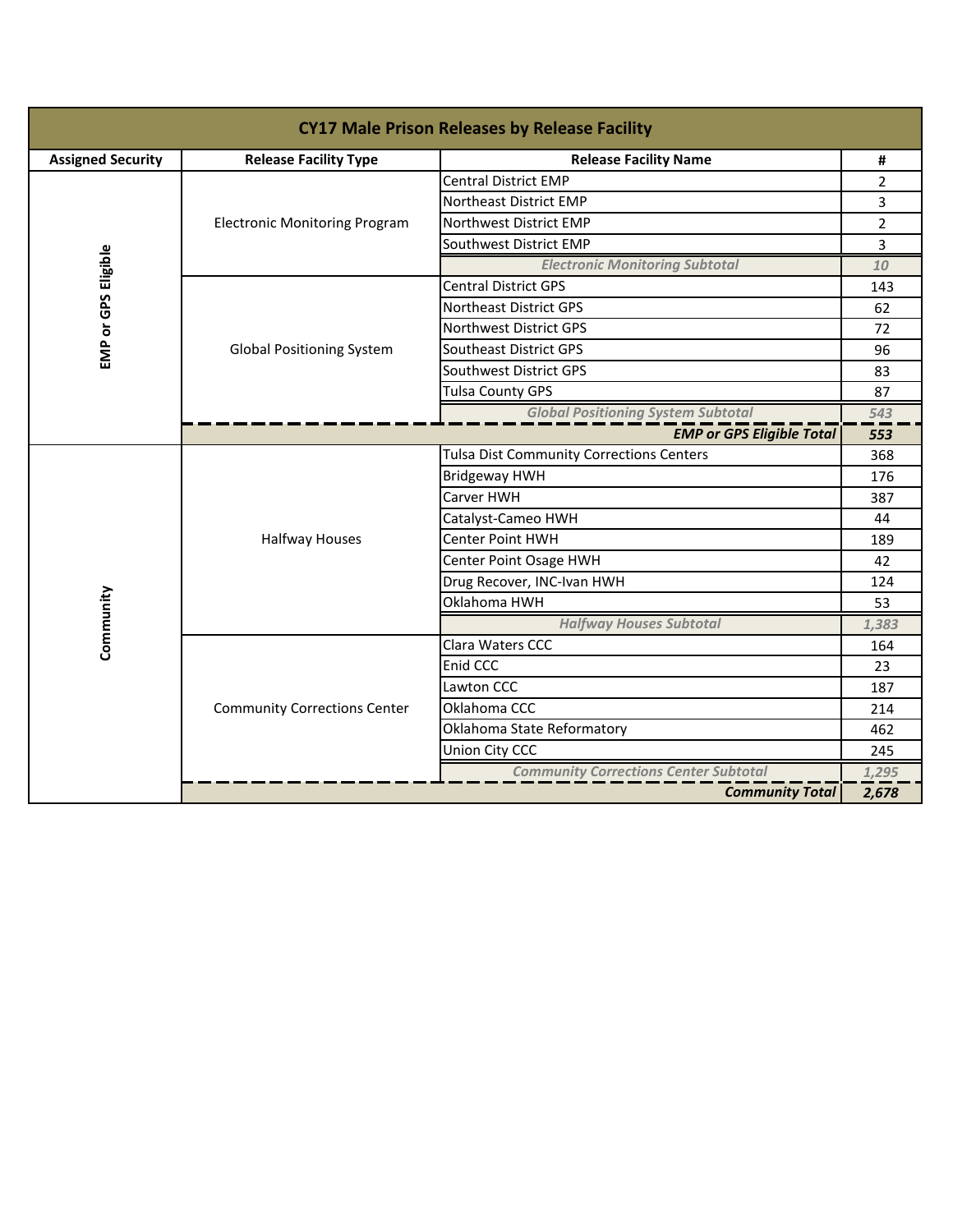| CY17 Male Prison Releases by Release Facility, Cont'd |                          |                                             |                |
|-------------------------------------------------------|--------------------------|---------------------------------------------|----------------|
|                                                       | Choctaw County Jail      |                                             | 3              |
|                                                       |                          | Craig County Jail                           | 1              |
|                                                       |                          | <b>Greer County Jail</b>                    | $\overline{2}$ |
|                                                       | County Jail              | Jefferson County Jail                       | 1              |
|                                                       |                          | LeFlore County Jail                         | 3              |
|                                                       |                          | Nowata County Jail                          | 4              |
|                                                       |                          | <b>County Jail Program Subtotal</b>         | 14             |
|                                                       |                          | Charles E. Bill Johnson Correctional Center | 615            |
|                                                       |                          | <b>Howard McLeod Correctional Center</b>    | 240            |
| Minimum                                               |                          | Jackie Brannon Correctional Center          | 231            |
|                                                       |                          | James Crabtree Correctional Center          | 63             |
|                                                       |                          | Jess Dunn Correctional Center               | 414            |
|                                                       |                          | Jim E Hamilton Correctional Center          | 267            |
|                                                       | State Institution        | John Lilley Correctional Center             | 315            |
|                                                       |                          | Lexington Correctional Center               | 77             |
|                                                       |                          | <b>Mack Alford Correctional Center</b>      | 74             |
|                                                       |                          | Northeast Oklahoma Correctional Center      | 205            |
|                                                       |                          | R.B. Dick Conner Correctional Center        | 67             |
|                                                       |                          | William S. Key Correctional Center          | 456            |
|                                                       |                          | <b>State Institution Subtotal</b>           | 3,024          |
|                                                       |                          | <b>Minimum Total</b>                        | 3,038          |
|                                                       | County Jail              | Cotton County Jail                          | 1              |
|                                                       |                          | Marshall County Jail                        | $\mathbf{1}$   |
|                                                       |                          | <b>County Jail Program Subtotal</b>         | $\overline{2}$ |
|                                                       | Private Prison           | <b>Cimarron Correctional Facility</b>       | 252            |
|                                                       |                          | Davis Correctional Facility                 | 246            |
|                                                       |                          | Lawton Correctional Facility                | 532            |
|                                                       |                          | <b>Private Prison Subtotal</b>              | 1,030          |
| Medium                                                | <b>State Institution</b> | James Crabtree Correctional Center          | 98             |
|                                                       |                          | Joseph Harp Correctional Center             | 208            |
|                                                       |                          | Lexington Correctional Center               | 87             |
|                                                       |                          | <b>Mack Alford Correctional Center</b>      | 147            |
|                                                       |                          | North Fork Correctional Center              | 255            |
|                                                       |                          | R.B. Dick Conner Correctional Center        | 127            |
|                                                       |                          | <b>State Institution Subtotal</b>           | 922            |
|                                                       |                          | <b>Medium Total</b>                         | 1,954          |
|                                                       |                          | <b>Cimarron Correctional Facility</b>       | 48             |
| Maximum                                               | Private Prison           | Davis Correctional Facility                 | 55             |
|                                                       |                          | <b>Private Prison Subtotal</b>              | 103            |
|                                                       |                          | Lex Assessment & Reception Center           | 90             |
|                                                       | State Institution        | Oklahoma State Penitentiary                 | 85             |
|                                                       |                          | <b>State Institution Subtotal</b>           | 175            |
|                                                       | <b>Maximum Total</b>     |                                             | 278            |
| Offender deaths                                       |                          |                                             | 82             |
| Offender exits from out count (e.g., court, hospital) |                          |                                             | 138            |
| <b>Grand Total</b>                                    |                          |                                             | 8,721          |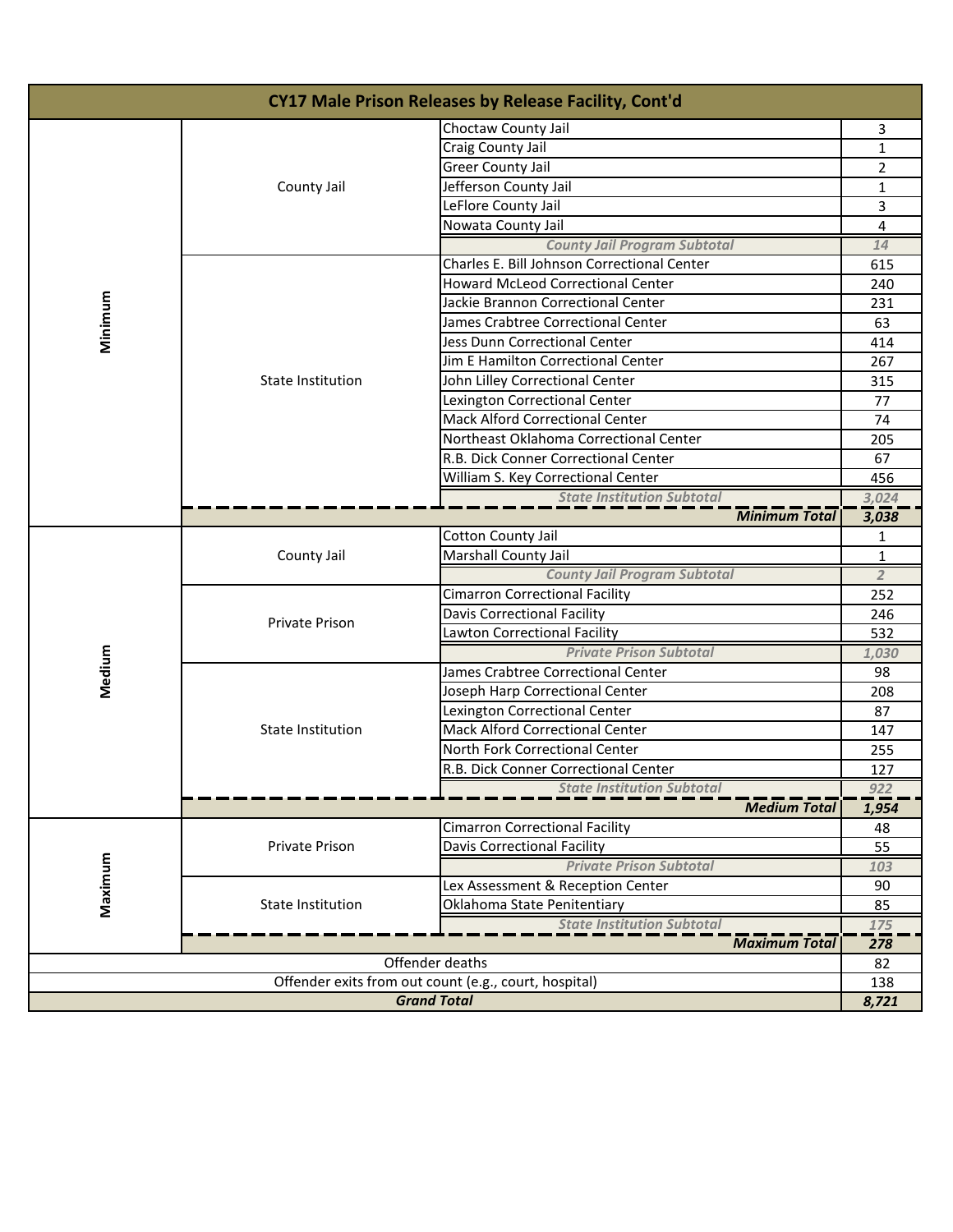**2. Total number of inmates released from physical custody during Calendar Year 2017:**

| <b>CY17 Releases from Physical Custody</b> |                              |        |  |
|--------------------------------------------|------------------------------|--------|--|
|                                            | Males                        | 8,639  |  |
| <b>Prison Releases</b>                     | Females                      | 1,930  |  |
|                                            | <b>Prison Releases Total</b> | 10,569 |  |
|                                            | Males                        | -82    |  |
| <b>Deaths</b>                              | <b>Females</b>               |        |  |
|                                            | <b>Deaths Total</b>          | 86     |  |
| <b>Grand Total Releases</b>                |                              | 10.655 |  |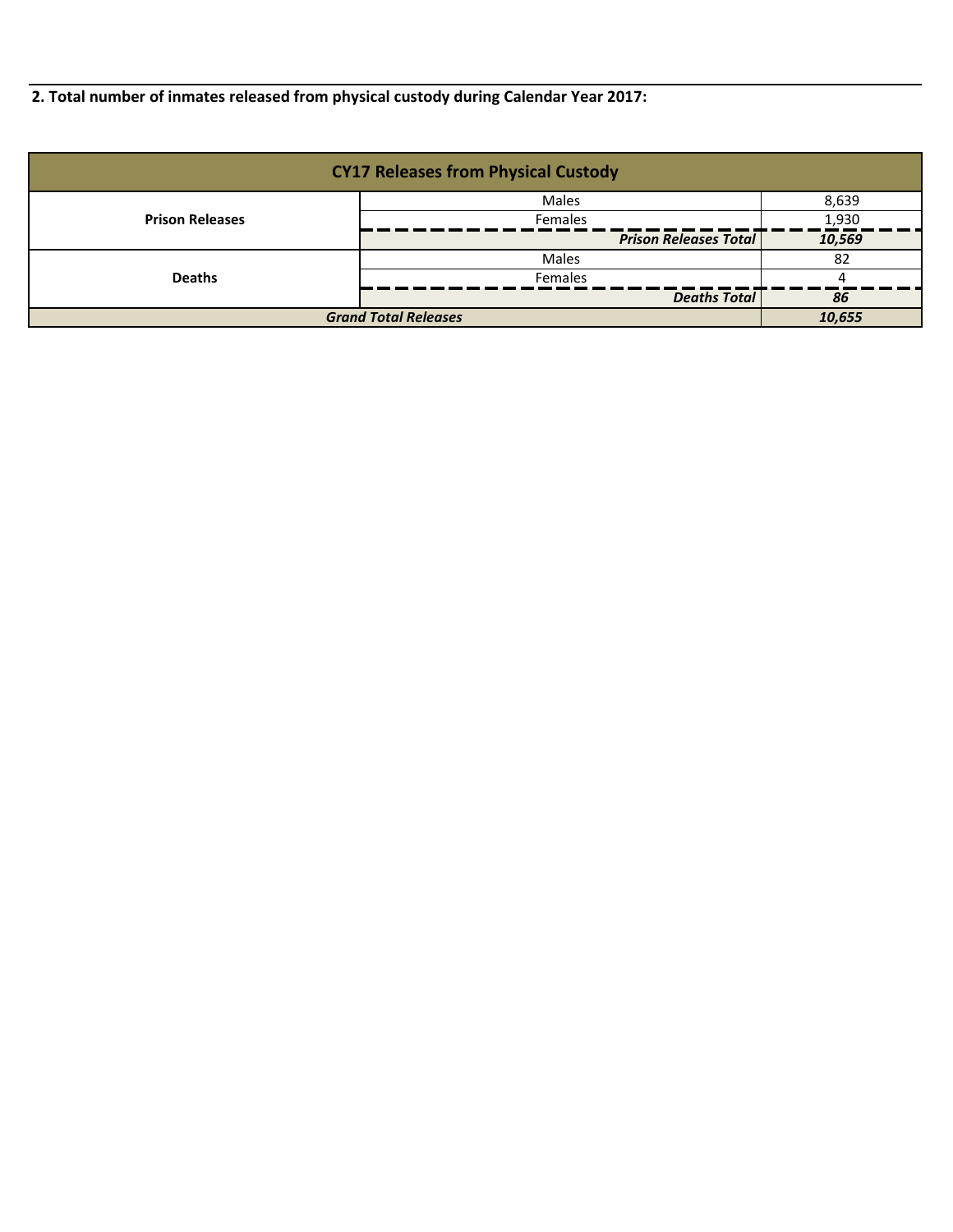**3. Total number of inmates employed by private employers prior to the inmate's release from physical custody:**

| <b>CY17 Offender Employed Prior to Release</b> |       |  |
|------------------------------------------------|-------|--|
| <b>Work Release</b>                            | 2,888 |  |
| <b>Institutional Private Employers</b>         | 899   |  |